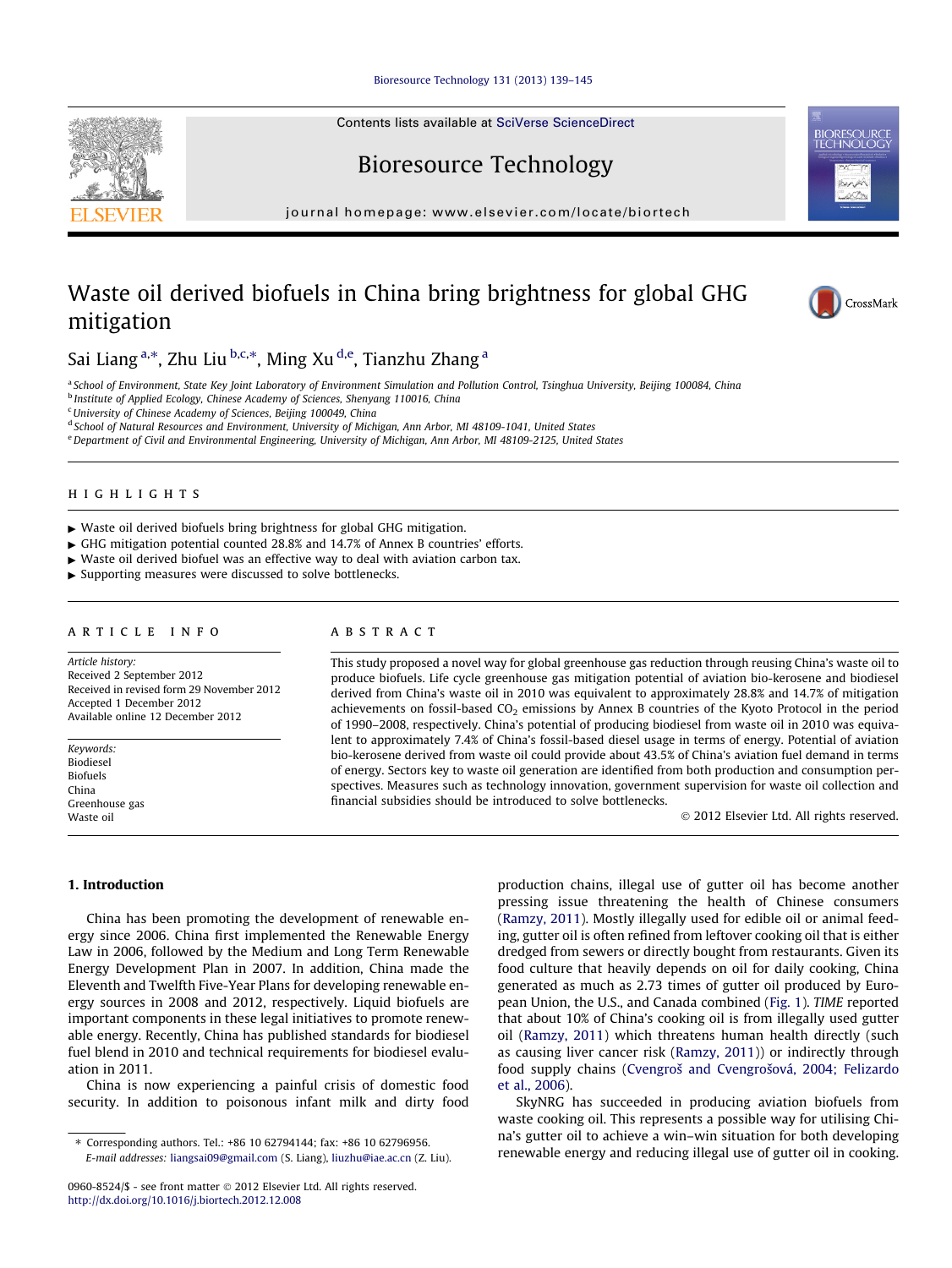<span id="page-1-0"></span>

Fig. 1. China's potential supply of waste oil in the period of 1990–2010. Potential waste oil of the European Union was from [Kulkarni and Dalai \(2006\)](#page-6-0), while that of the United States of America and Canada was calculated by their population [ESA-UN \(2011\)](#page-6-0) multiplied by per capita gutter oil [Chhetri et al. \(2008\).](#page-6-0)

China has become the world's top energy consumer [\(BP, 2012\)](#page-6-0) and top  $CO<sub>2</sub>$  producer ([Gregg et al., 2008](#page-6-0)). Over 20% of global primary energy supply is now consumed by China; yet renewable energy only accounts for less than 8% of China's primary energy supply ([BP, 2012\)](#page-6-0). Meanwhile, recycled waste oil – gutter oil and other waste oil – has shown significant potential being one of the main feedstocks for biofuel production [\(Pinto et al., 2005\)](#page-6-0).

Studies have validated the feasibility of waste oil-derived biofuels ([Chua et al., 2010; Kulkarni and Dalai, 2006; Kumaran et al.,](#page-6-0) [2011; Ou et al., 2009; van Kasteren and Nisworo, 2007;](#page-6-0) [Wermelin](#page-6-0)[ger Sancho Araujo et al., 2010; Zhang et al., 2003a,b\)](#page-6-0). Previous studies have provided foundations for technology design at micro scale; but cannot fully support policy decisions at macro scale (such as directing future investment and technical development). There still lacks macro-scale research on potential magnitude of producing biofuels from waste oil including gutter oil and other waste oil. This study quantified potential supply of China's waste oil and the potential of waste oil-derived biofuels. It is the first time that the potential magnitudes of China's waste oil and waste oil-derived biofuels at macro scale are investigated. Moreover, this study examines sources and drivers of waste oil generation from both production and consumption perspectives. Waste oil in this study comprises gutter oil, acid oil, and rice bran oil.

## 2. Methodology and data

This study constructed the inventory of waste oil and analysed biofuel potential and relevant environmental benefits. Moreover, sources and drivers of waste oil generation were analysed from both production and consumption perspectives.

# 2.1. Quantifying potential supply of waste oil

Firstly, this study presented the analysis on potential supply of waste oil. The amount of gutter oil is equal to the amount of edible vegetable oil usage multiply with the scrap rate and availability rate. The amount of edible vegetable oil usage is equal to the sum of domestic production and imports less exports. Acid oil is the co-product from the production of edible vegetable oil and is calculated by multiplying the yield of edible vegetable oil with a generation factor. Rice bran oil is extracted from rice bran which is produced by rice processing. It is calculated by multiplying rice yield with a conversion factor. Detailed parameter values and data sources were shown in Supplementary Tables S1–S3.

## 2.2. Calculating biofuel potential from waste oil and relevant environmental benefit

Secondly, this study quantified biofuel potential from waste oil and relevant environmental benefit. Biofuel potential from waste oil is equal to the amount of waste oil multiplying with conversion factors. The difference of life cycle greenhouse gas (GHG) emissions between biofuels and the corresponding fossil-based counterparts is potential GHG offsets by biofuels. Detailed information was in Tables 1 and 2.

## 2.3. Analysing drivers of waste oil generation

This study analysed drivers of waste oil generation from both production and consumption perspectives. The production perspective describes the direct source generating waste oil, while

#### Table 1

Environmental parameters for fossil diesel and waste oil-derived vehicle biodiesel.

| Items                                            | Units                         | Fossil diesel | Waste oil-derived vehicle biodiesel |
|--------------------------------------------------|-------------------------------|---------------|-------------------------------------|
| Life cycle fossil fuel usage <sup>a</sup>        | MJ/tonne <sup>b</sup>         | 55.447.6      | 32,190.0                            |
| Net energy yield <sup>a</sup>                    | MJ/tonne                      | $-12.923.6$   | 4,699.0                             |
| Life cycle greenhouse gas emissions <sup>a</sup> | Tonne $CO2$ equivalents/tonne | 4.4           | 2.8                                 |
| Calorific value <sup>c</sup>                     | MJ/tonne                      | 42.652        | 37,000                              |
| Density <sup>d</sup>                             | Tonne/cubic metre             | 0.840         | 0.840                               |

<sup>a</sup> Life cycle fossil fuel usage, net energy yield and life cycle greenhouse gas emissions of fossil diesel and vehicle biodiesel were from [Ou et al. \(2009\)](#page-6-0). Net energy yield is equal to energy yield minus life cycle fossil fuel usage. Energy yield is equivalent to calorific value of waste oil-derived vehicle biodiesel.

The abbreviation MI indicated million joules.

<sup>c</sup> Calorific value of fossil diesel was from China Energy Statistical Yearbook 2011 [NBS \(1991–2011a\)](#page-6-0), while that of vehicle biodiesel was from van Kasteren & Nisworo's study [van Kasteren and Nisworo \(2007\)](#page-6-0).

<sup>d</sup> Fossil diesel density was from national standard GB 19147–2009 [SAC \(2009\)](#page-6-0). Biodiesel density came from the study of [van Kasteren and Nisworo \(2007\)](#page-6-0).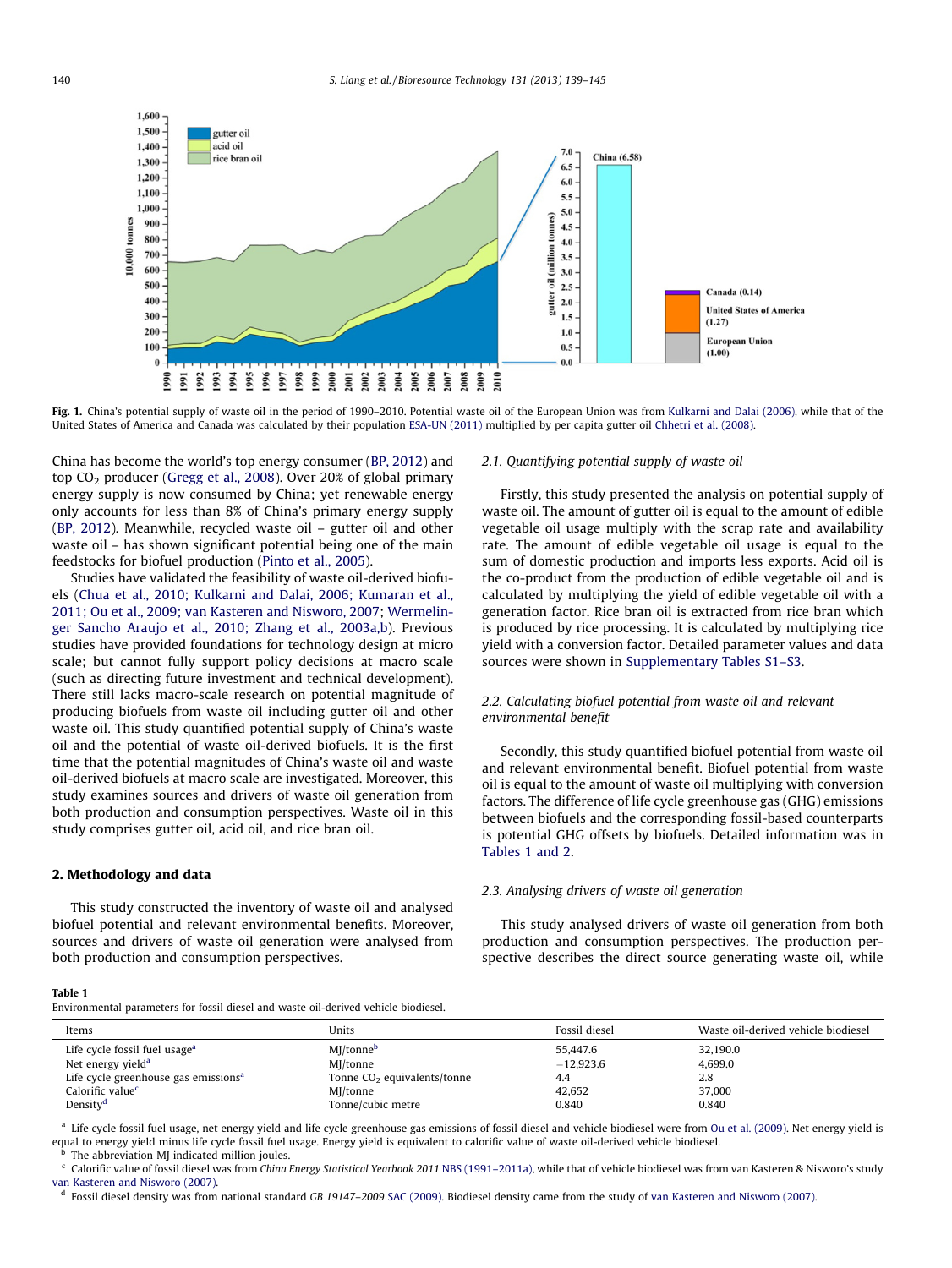| Table 2                                                                                            |
|----------------------------------------------------------------------------------------------------|
| Environmental parameters for fossil aviation kerosene and waste oil-derived aviation bio-kerosene. |

| Items                                            | <b>Units</b>              | Fossil aviation kerosene | Waste oil-derived aviation bio-kerosene |
|--------------------------------------------------|---------------------------|--------------------------|-----------------------------------------|
| Life cycle greenhouse gas emissions <sup>a</sup> | Gram $CO2$ equivalents/MJ | 86.0                     | 8.6                                     |
| `alorific value <sup>b</sup>                     | $M$ ]/tonne <sup>c</sup>  | 43.070                   | 44,000                                  |

Life cycle greenhouse gas (GHG) emissions of fossil aviation kerosene were from The Boeing Company's study [Kinder and Rahmes \(2009\)](#page-6-0). Life cycle GHG emissions of waste oil-derived aviation bio-kerosene were unavailable in previous studies. Life cycle stages of waste oil-derived aviation bio-kerosene comprised fuel production, transportation and fuel use. According to The Boeing Company's study [Kinder and Rahmes \(2009\),](#page-6-0) GHG emissions from these three stages counted about 10% of life cycle GHG emissions of fossil aviation kerosene.

<sup>b</sup> Calorific value of fossil aviation kerosene came from China Energy Statistical Yearbook 2011 [NBS \(1991–2011a\)](#page-6-0). Calorific value of waste oil-derived aviation bio-kerosene was unavailable in previous studies. It is assumed to be the same as calorific value of camelina-derived aviation bio-kerosene, as shown in The Boeing Company's study [Kinder](#page-6-0) [and Rahmes \(2009\).](#page-6-0)

The abbreviation MJ indicated million joules.

the consumption perspective illustrates the underlying drivers throughout the whole supply chains.

An input–output based life cycle assessment (IO-LCA) model is constructed to analyse drivers of waste oil generation from both production and consumption perspectives. There are row balances in the IO-LCA model, as expressed by Eq. (1). Detailed descriptions about these mathematical relationships could be found in Miller & Blair's book [\(Miller and Blair, 2009](#page-6-0)).

$$
W = E(I - A)^{-1}y\tag{1}
$$

Column vectors  $y$  and  $x$  indicate each sector's final demands and total outputs. The matrix W indicates material flows consumed or produced by sectors. The matrix E indicates each sector's magnitude of material flows per unit of its total output. The notation I indicates the identity matrix, and A represents the direct requirement coefficient matrix. The matrix  $(I-A)^{-1}$  is named Leontief inverse matrix [\(Miller and Blair, 2009](#page-6-0)). Material flows from the production perspective and that from the consumption perspective are calculated by Eqs. 2 and 3.

The production perspective = 
$$
E\hat{x}
$$
 (2)

The consumption perspective = 
$$
E(I - A)^{-1}\hat{y}
$$
 (3)

There are also large transactions between residents and production ([Miller and Blair, 2009](#page-6-0)) as well as between capital and production ([Minx et al., 2011](#page-6-0)). Thus, traditional monetary input–output table (MIOT) is closed with respect to residents and capital. Residents and capital are treated as two activities of intermediate delivery matrix of MIOT, as shown in Table 3. Key sectors from the production and consumption perspectives are identified by using the hierarchical cluster analysis (HCA) method. Details about the HCA method can be found in previous studies [\(Liang et al.,](#page-6-0) [2012c; Liang et al., 2012d\)](#page-6-0).

Chinese 2007 monetary input–output table (MIOT) with 135 economic sectors [\(NBS, 2009\)](#page-6-0) was used to construct input–output based life cycle assessment model. Waste oil was treated as physical multiplier of the MIOT. In Chinese 2007 MIOT, there is a column named ''others'' in final demands. This column is regarded as statistical error [\(Liang et al., 2013; 2012b; Liang and Zhang, 2011b;](#page-6-0) [Peters et al., 2007](#page-6-0)). It is subtracted from final demands, and the MIOT is rebalanced according to its row and column balances. Moreover, Chinese 2007 MIOT is closed with respect to residents and capital (Table 3). Elements except for that from traditional 2007 MIOT are obtained from 2007 Fund Flow Statement (physical transaction) of China Statistical Yearbook 2010 [\(NBS, 1991–2011b\)](#page-6-0). Finally, Chinese 2007 MIOT has 137 socio-economic activities [\(Table 4](#page-3-0)).

Waste oil is attributed by monitoring socio-economic activities where waste oil is produced ([Liang and Zhang, 2011a\)](#page-6-0). Acid oil is attributed to Vegetable oil and forage, and rice bran oil is attributed to Grain mill products. Gutter oil is from waste edible vegetable oil usage. It is attributed to 6 categories of socio-economic activities named Convenient food, Liquid milk and dairy products, Spices and fermentation products, Other food manufacturing, Eating and drinking places and Residents. Percentage of edible vegetable oil usage by each of these activities in total edible vegetable oil usage is calculated using transaction data between Vegetable oil and forage and these 6 categories of socio-economic activities from Chinese 2007 MIOT. Then, the magnitude of gutter oil produced by each of these activities is calculated by their percentage for edible vegetable oil usage multiplied by total gutter oil.

## 3. Results and discussion

## 3.1. Inventory analysis of potential supply of waste oil

Three categories of waste oil in China could be used for biofuel production: gutter oil, acid oil, and rice bran oil. China produced 13.74 million tonnes (Mt) of waste oil in 2010, including 6.58 Mt

| . . | $\sim$ |
|-----|--------|
|-----|--------|

| Closing monetary input-output table with respect to residents and capital. |  |  |  |  |
|----------------------------------------------------------------------------|--|--|--|--|
|                                                                            |  |  |  |  |

| Inputs/<br>Outputs                 | Traditional economic sectors                                                   | Residents                                         | Capital                                                          | Government<br>consumption                       | Stock<br>increments | Net exports                               | Total<br>outputs |
|------------------------------------|--------------------------------------------------------------------------------|---------------------------------------------------|------------------------------------------------------------------|-------------------------------------------------|---------------------|-------------------------------------------|------------------|
| Traditional<br>economic<br>sectors | Intermediate delivery matrix<br>of traditional MIOT                            | Residential<br>consumption of<br>traditional MIOT | Gross domestic fixed<br>capital formation of<br>traditional MIOT | Corresponding<br>elements from traditional MIOT |                     |                                           | Row<br>sum       |
| Residents                          | Labourers' remuneration of<br>traditional MIOT                                 | Zero                                              | Capital gains of residents                                       | Social welfare and<br>government<br>subsidy     | Zero                | Net foreign<br>labourers'<br>remuneration | Row<br>sum       |
| Capital                            | Depreciation of fixed assets of<br>traditional MIOT                            | Household saving                                  | Zero                                                             | Government<br>saving                            | Zero                | Net Foreign<br>saving                     | Row<br>sum       |
| Other value<br>added               | Net taxes on production and<br>operating surplus of traditional<br><b>MIOT</b> | Calculated by<br>column balance                   | Calculated by column<br>balance                                  |                                                 |                     |                                           |                  |
| Total inputs                       | Equal to total outputs                                                         |                                                   |                                                                  |                                                 |                     |                                           |                  |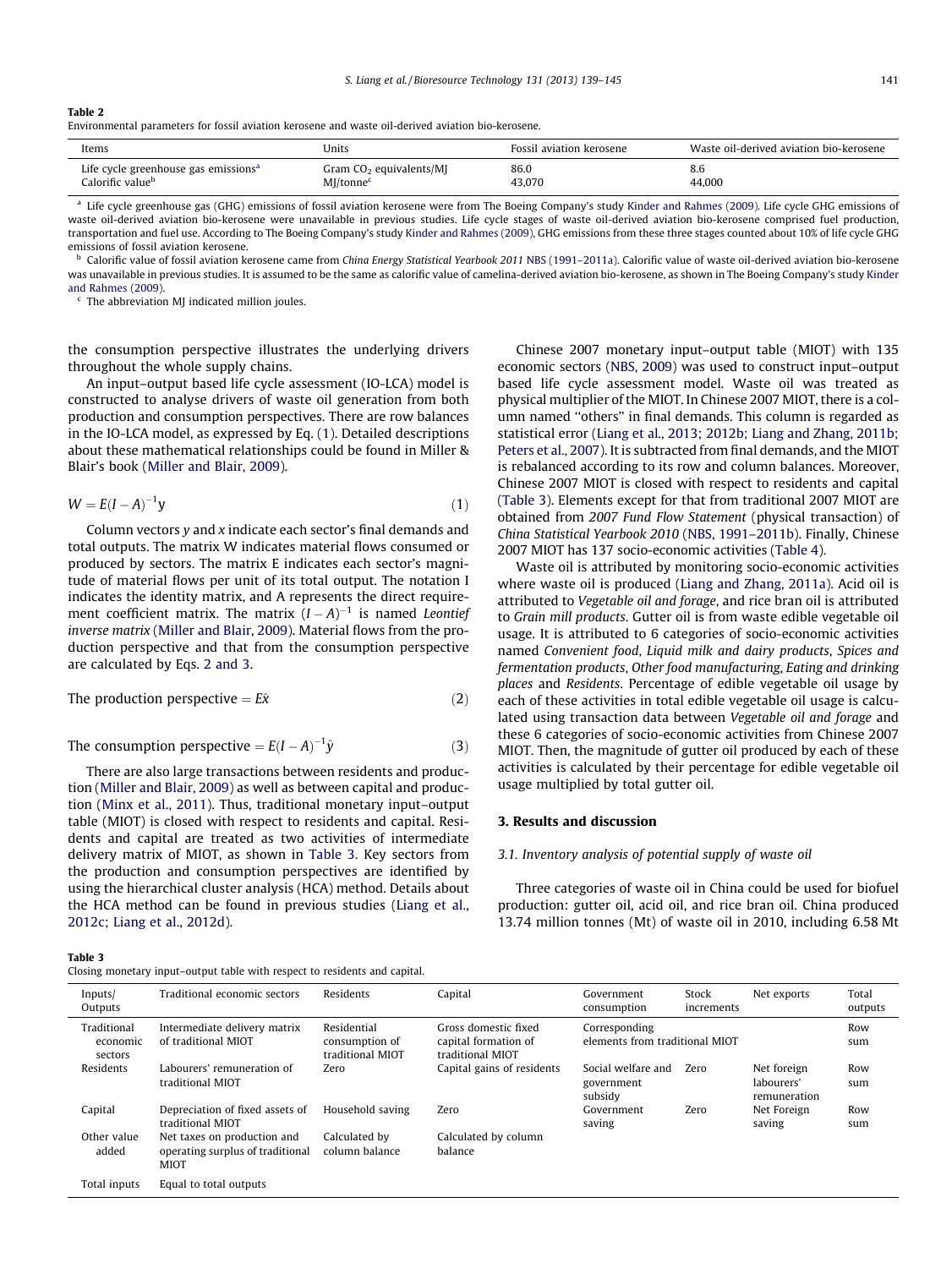#### <span id="page-3-0"></span>Table 4

Final classification of economic sectors of Chinese input–output based life cycle assessment model.

| No.          | Socio-economic activities                                                                                  | No.        | Socio-economic activities                                                                  |
|--------------|------------------------------------------------------------------------------------------------------------|------------|--------------------------------------------------------------------------------------------|
| $\mathbf{1}$ | Crop cultivation                                                                                           | 70         | Chemical engineering, wood and non-metallic processing equipment                           |
| 2            | Forestry                                                                                                   | 71         | Agriculture, forestry, animal husbandry and fishing machinery                              |
| 3            | Livestock and livestock products                                                                           | 72         | Other special equipment                                                                    |
| 4<br>5       | Fishery<br>Technical services for agriculture, forestry, livestock and fishing                             | 73<br>74   | Railroad transport equipment<br>Motor vehicles                                             |
| 6            | Coal mining and processing                                                                                 | 75         | Ship building                                                                              |
| 7            | Crude petroleum products and Natural gas products                                                          | 76         | Other transport machinery                                                                  |
| 8            | Ferrous ore mining                                                                                         | 77         | Generators                                                                                 |
| 9            | Non-ferrous ore mining                                                                                     | 78         | Power transmission, distribution and control equipment                                     |
| 10           | Non-metal minerals and other mining                                                                        | 79         | Cable and electrical materials                                                             |
| 11           | Grain mill products                                                                                        | 80         | Household appliances                                                                       |
| 12<br>13     | Feeding stuff production and processing<br>Vegetable oil and forage                                        | 81<br>82   | Other electric machinery and equipment<br>Communication equipment                          |
| 14           | Sugar refining                                                                                             | 83         | Radar and broadcasting equipment                                                           |
| 15           | Slaughtering and meat processing                                                                           | 84         | Electronic computer                                                                        |
| 16           | Prepared fish and seafood                                                                                  | 85         | Electronic element and device                                                              |
| 17           | Other food processing                                                                                      | 86         | Household audio-visual equipment                                                           |
| 18           | Convenient food                                                                                            | 87         | Other electronic equipment                                                                 |
| 19           | Liquid milk and dairy products                                                                             | 88         | Instruments, metres and other measuring equipment                                          |
| 20<br>21     | Spices and fermentation products<br>Other food manufacturing                                               | 89<br>90   | Cultural and office equipment<br>Arts and crafts products and other manufacturing products |
| 22           | Wines, spirits and liquors                                                                                 | 91         | Scrap and waste                                                                            |
| 23           | Non-alcoholic beverage                                                                                     | 92         | Electricity and heat power                                                                 |
| 24           | Tobacco products                                                                                           | 93         | Gas production and supply                                                                  |
| 25           | Cotton textiles                                                                                            | 94         | Water production and supply                                                                |
| 26           | woollen textiles                                                                                           | 95         | Construction                                                                               |
| 27           | Hemp textiles                                                                                              | 96         | Railway transport                                                                          |
| 28<br>29     | Other textiles not elsewhere classified<br>Knitted mills                                                   | 97<br>98   | Highway transport<br>Domestic public transport                                             |
| 30           | Wearing apparel                                                                                            | 99         | Water transport                                                                            |
| 31           | Leather, furs, down and related products                                                                   | 100        | Air transport                                                                              |
| 32           | Sawmills, fibreboard, and products of wood, bamboo, cane, palm, straw, etc.                                | 101        | Pipeline transport                                                                         |
| 33           | Furniture                                                                                                  | 102        | Handling and other transport                                                               |
| 34           | Paper and products                                                                                         | 103        | Warehousing                                                                                |
| 35           | Printing and record medium reproduction                                                                    | 104        | Post                                                                                       |
| 36<br>37     | Cultural goods, toys, sporting and athletic and recreation products<br>Petroleum refining and nuclear fuel | 105<br>106 | Telecommunication                                                                          |
| 38           | Coking                                                                                                     | 107        | Computer services<br>Software                                                              |
| 39           | Raw chemical materials                                                                                     | 108        | Wholesale and retail trade                                                                 |
| 40           | Chemical fertilisers                                                                                       | 109        | Hotels                                                                                     |
| 41           | Chemical pesticides                                                                                        | 110        | Eating and drinking places                                                                 |
| 42           | Chemicals for painting, dying and others                                                                   | 111        | Finance                                                                                    |
| 43           | Synthetic chemicals                                                                                        | 112        | Insurance                                                                                  |
| 44<br>45     | Chemicals for special usages<br>Chemical products for daily use                                            | 113<br>114 | Real estate<br>Leasehold                                                                   |
| 46           | Medical and pharmaceutical products                                                                        | 115        | <b>Business services</b>                                                                   |
| 47           | Chemical fibres                                                                                            | 116        | Tourism                                                                                    |
| 48           | Rubber products                                                                                            | 117        | Scientific research and experiment                                                         |
| 49           | Plastic products                                                                                           | 118        | Special technical services                                                                 |
| 50           | Cement, lime and plaster                                                                                   | 119        | Science & technology exchange and promotion services                                       |
| 51           | Cement and plaster products                                                                                | 120        | Geological prospecting                                                                     |
| 52<br>53     | Brick, tile, stone and other building materials<br>Glass and glass products                                | 121<br>122 | Water conservancy<br>Environmental management                                              |
| 54           | Ceramic                                                                                                    | 123        | Public infrastructure management                                                           |
| 55           | Fireproof products                                                                                         | 124        | Resident services                                                                          |
| 56           | Other non-metallic mineral products                                                                        | 125        | Other services                                                                             |
| 57           | Iron-smelting                                                                                              | 126        | <b>Educational services</b>                                                                |
| 58           | Steel-smelting                                                                                             | 127        | Health services                                                                            |
| 59           | Steel-processing                                                                                           | 128        | Social security                                                                            |
| 60           | Alloy iron smelting                                                                                        | 129        | Social welfare                                                                             |
| 61<br>62     | Nonferrous metal smelting<br>Nonferrous metal processing                                                   | 130<br>131 | News press<br>Radio, television, film and audio-video                                      |
| 63           | Metal products                                                                                             | 132        | Culture and arts                                                                           |
| 64           | Boiler, engines and turbine                                                                                | 133        | Sports                                                                                     |
| 65           | Metalworking machinery                                                                                     | 134        | Recreational services                                                                      |
| 66           | Lifting transport equipment                                                                                | 135        | Public administration and social organization                                              |
| 67           | Pump, valve, compressor and similar machineries                                                            | 136        | Residents                                                                                  |
| 68<br>69     | Other general machinery<br>Mining, metallurgy and construction equipment                                   | 137        | Capital                                                                                    |
|              |                                                                                                            |            |                                                                                            |

of gutter oil, 1.55 Mt of acid oil, and 5.61 Mt of rice bran oil ([Fig. 1](#page-1-0) and Supplementary Table S1). After a two-decade increase, China's waste oil production in 2010 doubled the 1990 level. In particular, the production of gutter oil has sharply increased since 2000, probably due to increasing demand of edible vegetable oil as a result of improved life standard in China [\(NBS, 2011](#page-6-0)).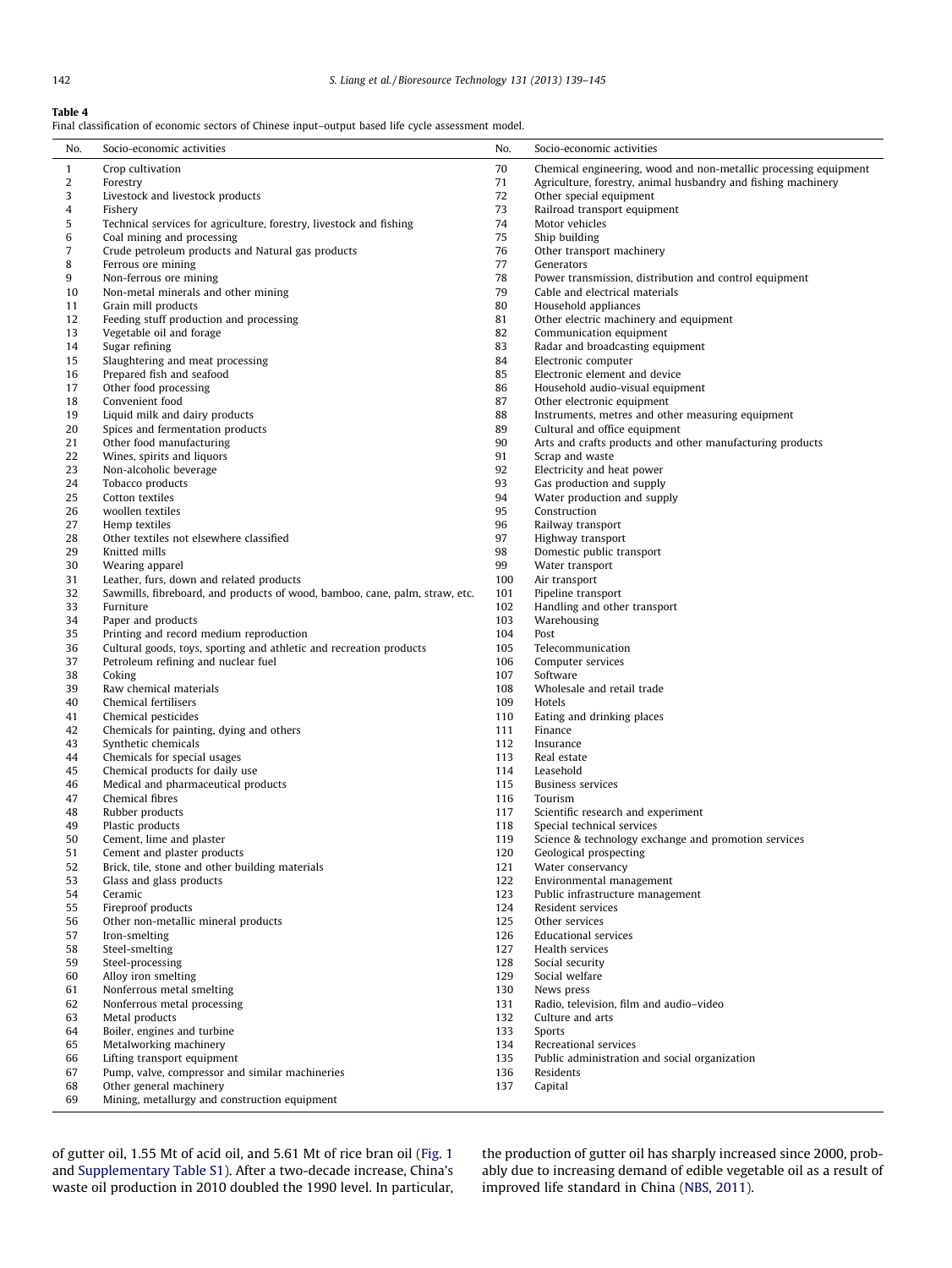In 2010, China produced 6.58 Mt of gutter oil, roughly 2.73 times the total gutter oil production of European Union (EU), the U.S., and Canada ([Fig. 1\)](#page-1-0). In addition to the world's largest  $CO<sub>2</sub>$  producer, China now is also the world's largest gutter oil producer, posing a promising opportunity for producing biofuels using waste oil.

## 3.2. Biofuel potential and relevant environmental benefits

Waste oil can be used to produce both biodiesel and aviation bio-kerosene. China's waste oil in 2010 could potentially produce 12.49 Mt of biodiesel (Fig. 2), nearly two thirds of the global biodiesel production or 7.4% of China's fossil-based diesel consumption in 2010 (Fig. 4), and reduce 12.87 Mtce of GHG emissions from its life cycle (Fig. 3). Although the GHG reduction potential was equal to only 0.2% of China's total  $CO<sub>2</sub>$  emissions in 2010 [\(Guan et al.,](#page-6-0) [2012\)](#page-6-0), it was equivalent to 14.7% of mitigation achievements on fossil-based  $CO<sub>2</sub>$  emissions by the Kyoto Protocol Annex B countries during the period of 1990–2008 (Fig. 3).

As an alternative, China's waste oil could also produce 6.52 Mt of aviation bio-kerosene and 3.03 Mt of co-product biodiesel in 2010 (Fig. 2). Potential aviation bio-kerosene and co-product biodiesel could substitute 43.5% and 1.8% of China's fossil-based aviation kerosene and diesel in 2010, respectively (Fig. 4). Potential aviation bio-kerosene from waste oil in 2010 could meet 87.0% of mixture need of aviation fuel at the ratio of 50–50. Waste oilderived aviation bio-kerosene and co-product biodiesel in 2010 could potentially reduce 22.19 million tonne  $CO<sub>2</sub>$  equivalents (Mtce) and 3.12 Mtce of GHG emissions, respectively (Fig. 3), equivalent to 54.5% of total  $CO<sub>2</sub>$  emission from China's aviation transportation in 2010. Moreover, it equalled to about 28.8% of mitigation achievements of the Kyoto Protocol Annex B countries during the period of 1990–2008 (Fig. 3).

## 3.3. Drivers of waste oil generation

Drivers of waste oil generation in China were analysed from both production and consumption perspectives. The production perspective describes the direct source producing waste oil, while the consumption perspective reflects underlying drivers throughout supply chains.

From the production perspective, eight categories of activities were direct sources producing waste oil ([Fig. 5](#page-5-0)): grain mill products producing rice bran oil; vegetable oil and forage producing acid oil; and food manufacturing, eating and drinking services and residents producing gutter oil. From the consumption perspective, seven categories of activities were main underlying drivers of waste oil generation throughout supply chains ([Fig. 5](#page-5-0)): knitted mills, wearing apparel, electronic computer, educational services, health services, public administration and residents. These seven



Fig. 2. China's biofuel potential in 2010. Supposedly paying.



Fig. 3. Life cycle greenhouse gas mitigation potential of China's waste oil-derived biofuels in 2010.



Fig. 4. Comparisons of fossil-based fuels with waste oil-derived biofuels in China. The dotted lines indicate the alternative way to using waste oil for vehicle biodiesel. Vehicle biodiesel means using biodiesel produced from waste oil for road transportation. Aviation bio-kerosene means using bio-kerosene produced from waste oil for air transportation, and co-product biodiesel is the co-product from the production of aviation bio-kerosene.

categories of activities except for residents did not directly produce waste oil. However, their contribution accumulated throughout supply chains was big.

## 3.4. Policy implications

The potential of China's waste oil-derived biodiesel in 2010 already exceeded the demand of biodiesel in China given its 2–5% fuel blend mandate ([SAC, 2010\)](#page-6-0). But the potential of waste oil-derived biodiesel is so large that, even if China increases the biodiesel portion in the blend mandate up to 10% or 20%, it still can meet 74.1% or 37.0% of vehicle biodiesel demand, respectively. In addition, waste oil-derived bio-kerosene is also potentially an effective way to mitigate the increasing cost due to EU's newly established aviation carbon tax. Results showed that GHG mitigation potential of waste oil-derived bio-kerosene in China could save approximately 39.1% of the aviation carbon tax that Chinese airlines are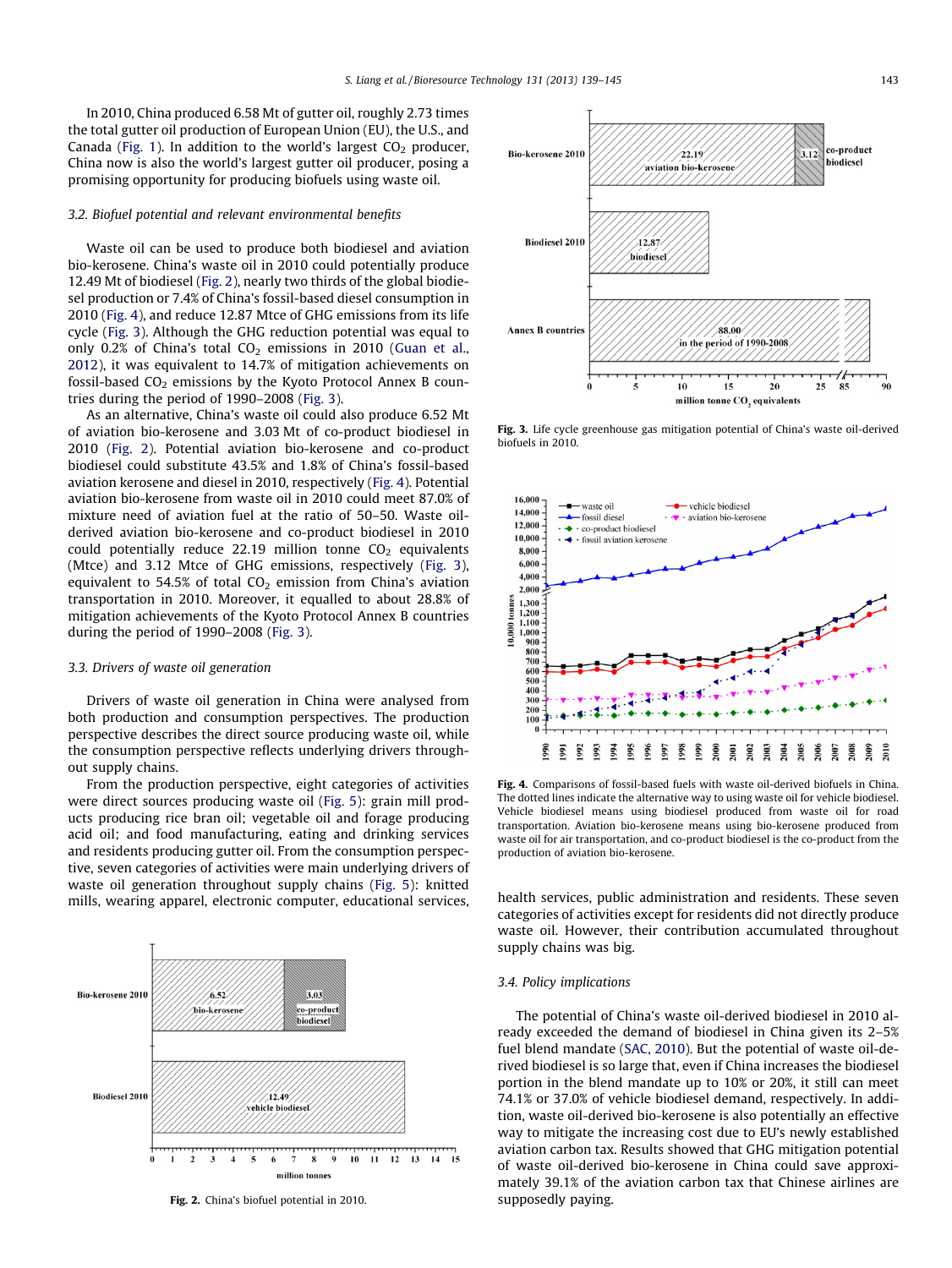<span id="page-5-0"></span>

Fig. 5. Drivers of China's waste oil generation from both production and consumption perspectives.

Most encouraging of all, China is conducting pilots for vehicle biodiesel and aviation bio-kerosene production from waste oil, such as Qingdao City in Shandong Province. However, there are two bottlenecks for waste oil-derived biofuel: feedstock collection and production technology.

China's waste oil is mostly used for illegal purpose due to attractive economic profit, causing feedstock shortage for waste oilderived biofuels. Solving this problem requires improvements on government supervision for legal collection of waste oil. Electrical inspect system for waste oil should be established, which can immediately supervise the flows of waste oil and reduce the opportunities for illegal collection. This action is feasible and China has been launching pilots in Shanghai and Beijing in recent years. In addition, illegal collection of waste oil usually has more economic profit than legal collection, as the investment in machinery and equipment for legal collection is much larger than that for illegal collection. Thus, governments should provide financial subsidies for legal collection of waste oil to increase the price of waste oil, which can make legal collection more competitive than illegal collection.

China's biofuel production is just in initial stage, and there are many gaps on production technologies between China and other countries such as the U.S., Canada, EU and Brazil. For instance, China's current conversion factor for waste oil-derived biodiesel is 90.9%, which is much lower than that (97%) of Canada ([Zhang](#page-6-0) [et al., 2003a](#page-6-0)). Thus, technology innovation and technology import are key issues and should be highly encouraged by financial incentives from Chinese governments. Moreover, economic profit of biodiesel has few advantages over that of fossil-based diesel ([BEC, 2008\)](#page-6-0), which may largely reduce the competitiveness of waste oil-derived biodiesel. Thus, Chinese governments should provide financial subsidy for waste oil-derived biodiesel and promulgate mandatory orders to use biodiesel in road transportation. In addition, nearly half of China's waste oil is gutter oil. The composition of gutter oil is more complex than foreign waste cooking oil. In order to use gutter oil as raw material for aviation biokerosene production, many pre-treatment processes such as filtration and extraction are needed to remove impurities of gutter oil. Those pre-treatment processes will increase economic costs of gutter oil-derived aviation bio-kerosene. Thus, financial subsidy should be provided to the production of gutter oil-derived aviation bio-kerosene. This measure could promote the production of gutter oil-derived aviation bio-kerosene. Besides biofuel potential of waste oil, potential environmental problem shifting in biofuel production should also be considered in policy decisions ([Liang et al.,](#page-6-0) [in 2013; 2012b\)](#page-6-0).

Using waste oil to produce biofuels belongs to end-of-pipe treatment. Source control of waste oil should also be concerned to reduce the generation magnitude of waste oil. For source control of waste oil, not only technical levels of 8 categories of key socioeconomic activities identified from the production perspective should be improved, but also that of 6 categories of key activities identified from the consumption perspective should be optimised. This calls for the structure optimization of government consumption expenditure, inventory increments and international trades. This can efficiently control waste oil generation from the viewpoint of supply chains.

In general, producing biofuels from waste oil is an efficient way of improving food security and mitigating climate change impacts. Mitigating anthropogenic GHG emissions plays an important role in curbing human induced climate changes. Twenty years after the agreement of Kyoto Protocol, the world is still struggling for globally increasing GHG emissions. China's large waste oil potential brings brightness to meet China's increasing energy demand and reducing its soaring GHG emissions. This indicates a promising breakthrough for global anthropogenic GHG mitigation in the Post-Kyoto period. For source control of waste oil generation, technical levels of key sectors identified from both production and consumption perspectives should be improved. The increasing production of waste oil is a growing problem all around the world [\(Felizardo](#page-6-0) [et al., 2006\)](#page-6-0). Being the world's largest developing country and top reservoir of gutter oil, China's results can provide guidance for biofuel production from waste oil in other countries.

### 3.5. Uncertainty and recommendations

Uncertainties of results mainly came from parameters used for calculation. Currently, biofuel production in China is just in the initial stage and related parameters are mostly unavailable. These parameters used in this study were from published biofuel literatures and Chinese biofuel production companies, and they were regarded to be representative for current technical levels. The accuracy of parameters could be improved in future accompanying the rapid development of waste oil-derived biofuels.

In future studies, standard database for waste oil-derived biofuels should be established in China to provide more accurate parameters for scientific studies and industrial scale production. Moreover, studies on pre-treatment processes of gutter oil should be conducted to clear the road of producing aviation bio-kerosene from waste oil in future.

# 4. Conclusions

Life cycle GHG mitigation potential of aviation bio-kerosene and biodiesel derived from China's waste oil in 2010 was equivalent to approximately 28.8% and 14.7% of mitigation achievements on fossil-based  $CO<sub>2</sub>$  emissions by Annex B countries of the Kyoto Protocol in the period of 1990–2008, respectively. China's potential of producing biodiesel from waste oil in 2010 was equivalent to approximately 7.4% of China's fossil-based diesel usage. Potential of aviation bio-kerosene derived from waste oil could provide about 43.5% of China's aviation fuel demand. For source control of waste oil generation, key sectors were identified from both production and consumption perspectives.